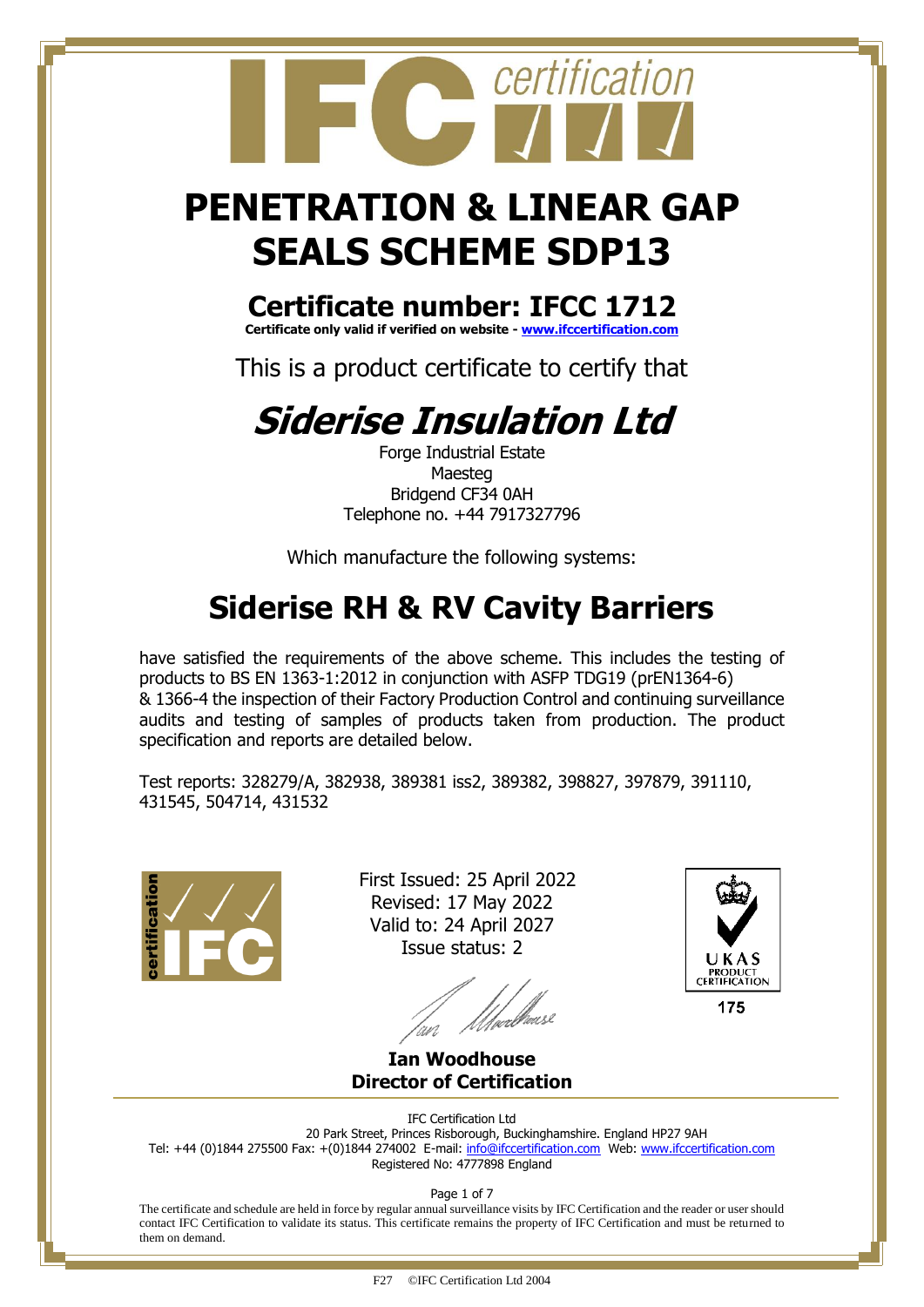# **Contification**

#### **IFCC 1712**

| Product                  | Seal<br><b>Thickness</b><br>(mm) | Cover<br>Length<br>(mm) | Integrity<br>(mins) | Insulation<br>(mins) | Air Gap<br>Closure<br>Time<br>(mm:ss) | Gap<br>Width<br>(mm) | Air<br>Gap<br>(mm) | <b>Bracket</b><br>Requirement                                                         | Qty<br>Screw<br>/Bkts | Screw<br><b>Bkts</b><br>Centres<br>(mm) |
|--------------------------|----------------------------------|-------------------------|---------------------|----------------------|---------------------------------------|----------------------|--------------------|---------------------------------------------------------------------------------------|-----------------------|-----------------------------------------|
|                          |                                  |                         |                     |                      |                                       | $26 - 30$            | 15                 | No brackets                                                                           |                       |                                         |
|                          |                                  |                         |                     |                      |                                       | $31 - 35$            | 20                 | fixed to<br>substrate                                                                 |                       |                                         |
|                          |                                  |                         |                     |                      |                                       | 36-40                |                    | with                                                                                  |                       |                                         |
| $RH25-$                  | 75                               | 1200                    | 90                  | 30                   | 01:03                                 | 41-45                |                    | suitable                                                                              |                       |                                         |
| 90/30                    |                                  |                         |                     |                      |                                       | 46-50                |                    | steel fixing                                                                          |                       |                                         |
| Test<br>report<br>391110 |                                  |                         |                     |                      |                                       | 51-75                | 25                 | screw (plus<br>washer if<br>needed)<br>max dia no<br>greater than<br>15 <sub>mm</sub> | 3                     | 400                                     |
|                          |                                  |                         |                     |                      |                                       | 76-250               |                    | <b>RS350 G/S</b>                                                                      |                       |                                         |
|                          |                                  |                         |                     |                      |                                       | 251-350              |                    | <b>RS450 G/S</b>                                                                      |                       |                                         |
|                          |                                  |                         |                     |                      |                                       | 351-425              |                    | <b>RS550 G/S</b>                                                                      |                       |                                         |

i. All cavity barrier tested to ASFP TGD19 (prEN1364-6)<br>ii. All cavity barriers tested with 90mm thick Phenolic ins

ii. All cavity barriers tested with 90mm thick Phenolic insulation above and below cavity barriers<br>iii. All cavity barrier brackets to be suitably fixed to a substrate with non-combustible fixings

iii. All cavity barrier brackets to be suitably fixed to a substrate with non-combustible fixings iv.  $^{\circ}$  'G' denotes galvanised steel brackets & 'S' denotes stainless steel

'G' denotes galvanised steel brackets & 'S' denotes stainless steel

v. All protruding ends of brackets to be trimmed to 10 to 20mm and neatly counter folded

| Product          | Seal<br><b>Thickness</b><br>(mm) | Cover<br>Length<br>(mm) | Integrity<br>(mins) | Insulation<br>(mins) | Air Gap<br>Closure<br>Time<br>(mm:ss) | Gap<br>Width<br>(mm) | Air<br>Gap<br>(mm) | <b>Bracket</b><br>Requirement                                          | Qty<br>Screw<br>/Bkts | Screw<br><b>Bkts</b><br>Centres<br>(mm) |
|------------------|----------------------------------|-------------------------|---------------------|----------------------|---------------------------------------|----------------------|--------------------|------------------------------------------------------------------------|-----------------------|-----------------------------------------|
|                  |                                  |                         |                     |                      |                                       | $26 - 30$            | 15                 | No brackets                                                            |                       |                                         |
| <b>RH25-</b>     | 90                               | 1200                    |                     | 60                   | 05:00                                 | $31 - 35$            | 20                 | fixed to                                                               |                       |                                         |
| 60/60            |                                  |                         | 60                  |                      |                                       | 36-40                |                    | substrate<br>with suitable                                             |                       |                                         |
|                  |                                  |                         |                     |                      |                                       | 41-45                |                    | steel fixing                                                           |                       |                                         |
| Test             |                                  |                         |                     |                      |                                       | 46-50                |                    | screw (plus                                                            |                       |                                         |
| Report<br>397879 |                                  |                         |                     |                      |                                       | 51-75                | 25                 | washer if<br>needed)<br>max dia no<br>greater than<br>15 <sub>mm</sub> | 3                     | 400                                     |
|                  |                                  |                         |                     |                      |                                       | 76-250               |                    | <b>RS350 G/S</b>                                                       |                       |                                         |
|                  |                                  |                         |                     |                      |                                       | 251-350              |                    | <b>RS450 G/S</b>                                                       |                       |                                         |
|                  |                                  |                         |                     |                      |                                       | 351-425              |                    | <b>RS550 G/S</b>                                                       |                       |                                         |

i. All cavity barrier tested to ASFP TGD19 (prEN1364-6)<br>ii. All cavity barriers tested with 90mm thick Phenolic ins

All cavity barriers tested with 90mm thick Phenolic insulation above and below cavity barriers

iii. All cavity barrier brackets to be suitably fixed to a substrate with non-combustible fixings

iv. 'G' denotes galvanised steel brackets & 'S' denotes stainless steel

v. All protruding ends of brackets to be trimmed to 10 to 20mm and neatly counter folded

#### Page 2 of 7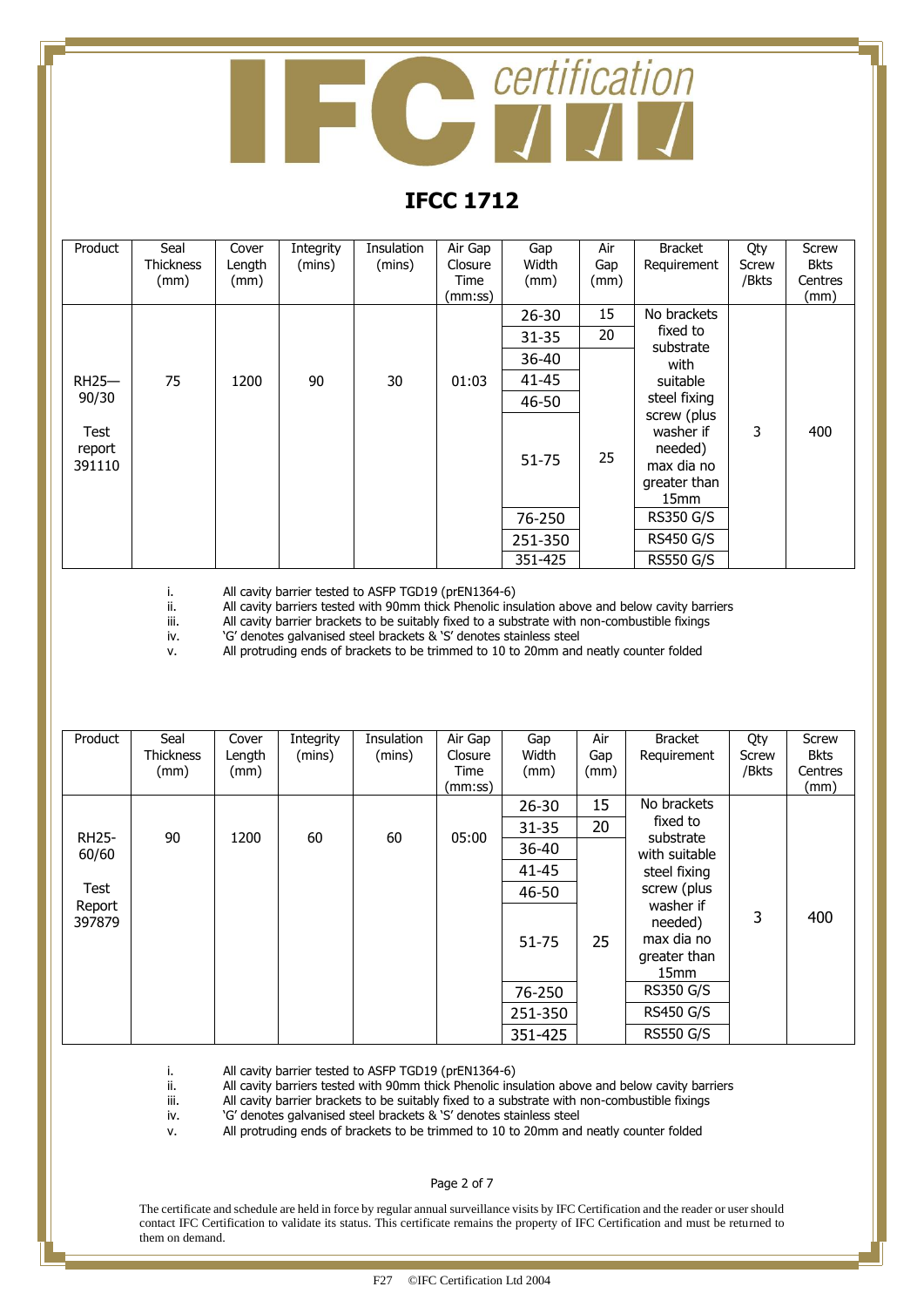

#### **IFCC 1712**

| Product             | Seal<br><b>Thickness</b> | Cover<br>Length | Integrity<br>(mins) | Insulation<br>(mins) | Air Gap<br>Closure | Gap<br>Width | Air<br>Gap | <b>Bracket</b><br>Requirement                                          | Qty<br>Screw | <b>Screw</b><br><b>Bkts</b> |
|---------------------|--------------------------|-----------------|---------------------|----------------------|--------------------|--------------|------------|------------------------------------------------------------------------|--------------|-----------------------------|
|                     | (mm)                     | (mm)            |                     |                      | Time               | (mm)         | (mm)       |                                                                        | /Bkts        | Centres                     |
|                     |                          |                 |                     |                      | (mm:ss)            |              |            | No brackets                                                            |              | (mm)                        |
|                     |                          |                 |                     |                      |                    | 26-30        | 15         | fixed to                                                               |              |                             |
| <b>RH25-</b>        | 90                       | 1200            | 90                  | 60                   | 01:00              | $31 - 35$    | 20         | substrate                                                              |              |                             |
| 90/60               |                          |                 |                     |                      |                    | 36-40        |            | with suitable                                                          |              |                             |
|                     |                          |                 |                     |                      |                    | 41-45        |            | steel fixing                                                           |              |                             |
| Test                |                          |                 |                     |                      |                    | 46-50        |            | screw (plus                                                            |              |                             |
| Reports<br>328279/A |                          |                 |                     |                      |                    | 51-75        | 25         | washer if<br>needed)<br>max dia no<br>greater than<br>15 <sub>mm</sub> | 3            | 400                         |
|                     |                          |                 |                     |                      |                    | 76-250       |            | <b>RS350 G/S</b>                                                       |              |                             |
|                     |                          |                 |                     |                      |                    | $251 -$      |            | <b>RS450 G/S</b>                                                       |              |                             |
|                     |                          |                 |                     |                      |                    | 300          |            |                                                                        |              |                             |

i. All cavity barrier tested to ASFP TGD19 (prEN1364-6) ii. All cavity barriers tested with 90mm thick Phenolic ins

ii. All cavity barriers tested with 90mm thick Phenolic insulation above and below cavity barriers<br>iii. All cavity barrier brackets to be suitably fixed to a substrate with non-combustible fixings

All cavity barrier brackets to be suitably fixed to a substrate with non-combustible fixings

iv. 'G' denotes galvanised steel brackets & 'S' denotes stainless steel

v. All protruding ends of brackets to be trimmed to 10 to 20mm and neatly counter folded

| Product                   | Seal<br><b>Thickness</b><br>(mm) | Cover<br>Length<br>(mm) | Integrity<br>(mins) | Insulation<br>(mins) | Air Gap<br>Closure<br>Time<br>(mm:ss) | Gap<br>Width<br>(mm) | Air<br>Gap<br>(mm) | <b>Bracket</b><br>Requirement                                             | Qty<br>Screw<br>/Bkts | Screw<br><b>Bkts</b><br>Centres<br>(mm) |
|---------------------------|----------------------------------|-------------------------|---------------------|----------------------|---------------------------------------|----------------------|--------------------|---------------------------------------------------------------------------|-----------------------|-----------------------------------------|
|                           |                                  |                         |                     |                      |                                       | $26 - 30$            | 15                 | No brackets                                                               |                       |                                         |
|                           |                                  |                         |                     |                      |                                       | 31-35                | 20                 | fixed to<br>substrate                                                     |                       |                                         |
| <b>RH25-</b><br>120/60    | 120                              | 1200                    | 120                 | 60                   | 02:20                                 | 36-40                |                    | with                                                                      |                       |                                         |
|                           |                                  |                         |                     |                      |                                       | 41-45                |                    | suitable                                                                  |                       |                                         |
| Test                      |                                  |                         |                     |                      |                                       | 46-50                |                    | steel fixing                                                              |                       |                                         |
| Report<br>389381<br>iss 2 |                                  |                         |                     |                      |                                       | $51 - 75$            | 25                 | screw (plus<br>washer if<br>needed)<br>max dia no<br>greater<br>than 15mm | 3                     | 400                                     |
|                           |                                  |                         |                     |                      |                                       | 76-250               |                    | <b>RS350 G/S</b>                                                          |                       |                                         |
|                           |                                  |                         |                     |                      |                                       | 251-350              |                    | <b>RS450 G/S</b>                                                          |                       |                                         |
|                           |                                  |                         |                     |                      |                                       | 351-425              |                    | <b>RS550 G/S</b>                                                          |                       |                                         |

i. All cavity barrier tested to ASFP TGD19 (prEN1364-6)<br>ii. All cavity barriers tested with 90mm thick Phenolic ins ii. All cavity barriers tested with 90mm thick Phenolic insulation above and below cavity barriers<br>iii. All cavity barrier brackets to be suitably fixed to a substrate with non-combustible fixings

iii. All cavity barrier brackets to be suitably fixed to a substrate with non-combustible fixings iv.  $\degree$  'G' denotes galvanised steel brackets & 'S' denotes stainless steel

'G' denotes galvanised steel brackets & 'S' denotes stainless steel

v. All protruding ends of brackets to be trimmed to 10 to 20mm and neatly counter folded

Page 3 of 7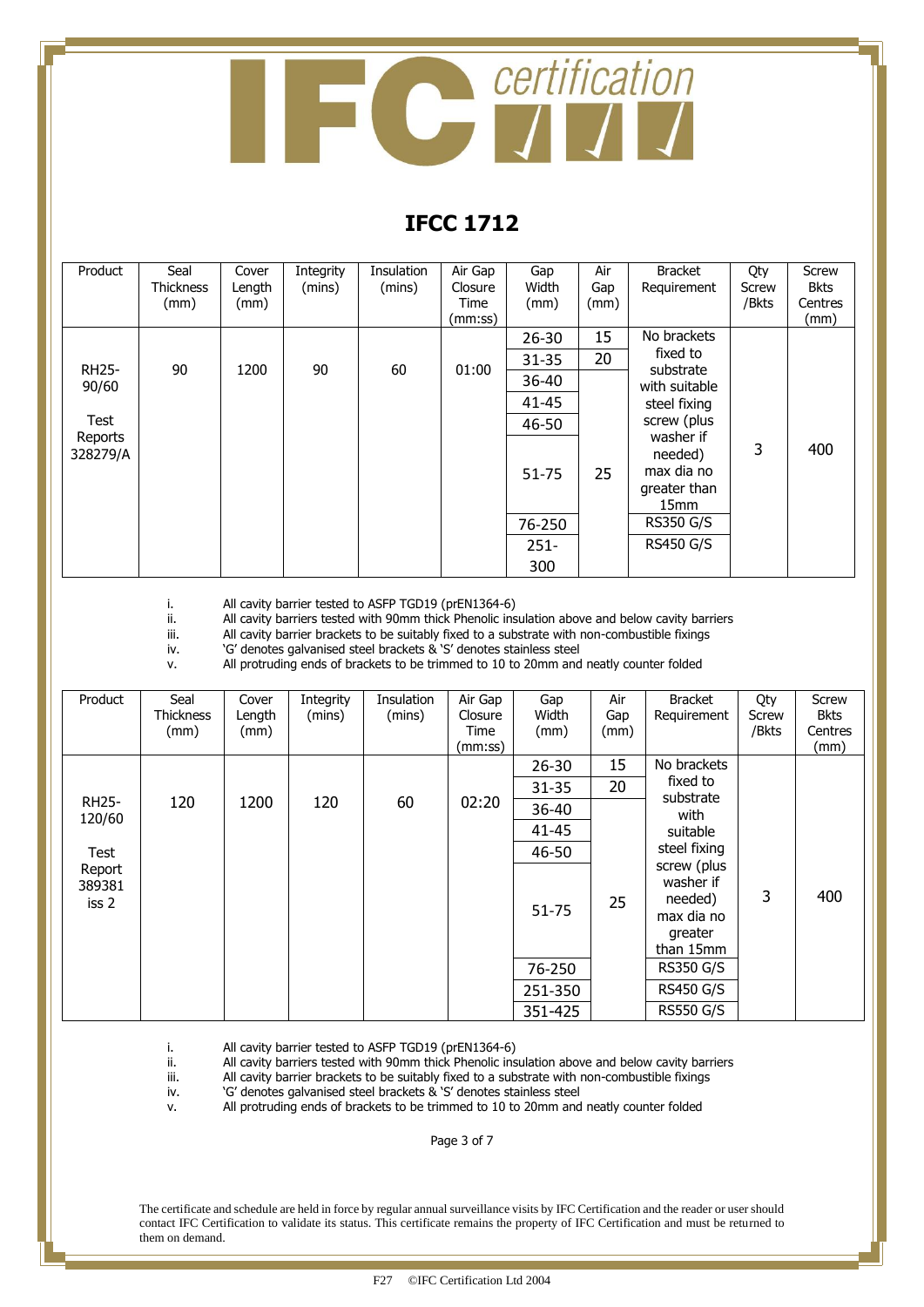## certification  $\int \int \int$

#### **IFCC 1712**

| Product                  | Seal<br><b>Thickness</b><br>(mm) | Cover<br>Length<br>(mm) | Integrity<br>(mins) | Insulation<br>(mins) | Air Gap<br>Closure<br>Time<br>(mm:ss) | Gap<br>Width<br>(mm) | Air<br>Gap<br>(mm) | <b>Bracket</b><br>Requirement                                             | Qty<br>Screw<br>/Bkts | Screw<br><b>Bkts</b><br>Centres<br>(mm) |
|--------------------------|----------------------------------|-------------------------|---------------------|----------------------|---------------------------------------|----------------------|--------------------|---------------------------------------------------------------------------|-----------------------|-----------------------------------------|
|                          |                                  |                         |                     |                      |                                       | 26-30                | 15                 | No brackets                                                               |                       |                                         |
|                          |                                  |                         |                     |                      |                                       | $31 - 35$            | 20                 | fixed to<br>substrate                                                     |                       |                                         |
| <b>RH25-</b><br>120/90   | 120                              | 1200                    | 120                 | 90                   | 02:20                                 | 36-40                |                    | with                                                                      |                       |                                         |
|                          |                                  |                         |                     |                      |                                       | $41 - 45$            |                    | suitable                                                                  |                       |                                         |
| Test                     |                                  |                         |                     |                      |                                       | 46-50                |                    | steel fixing                                                              |                       |                                         |
| Report<br>389381<br>iss2 |                                  |                         |                     |                      |                                       | $51 - 75$            | 25                 | screw (plus<br>washer if<br>needed)<br>max dia no<br>greater<br>than 15mm | 3                     | 400                                     |
|                          |                                  |                         |                     |                      |                                       | 76-250               |                    | <b>RS350 G/S</b>                                                          |                       |                                         |
|                          |                                  |                         |                     |                      |                                       | 251-350              |                    | <b>RS450 G/S</b>                                                          |                       |                                         |
|                          |                                  |                         |                     |                      |                                       | 351-425              |                    | <b>RS550 G/S</b>                                                          |                       |                                         |

i. All cavity barrier tested to ASFP TGD19 (prEN1364-6) ii. All cavity barriers tested with 90mm thick Phenolic ins ii. All cavity barriers tested with 90mm thick Phenolic insulation above and below cavity barriers<br>iii. All cavity barrier brackets to be suitably fixed to a substrate with non-combustible fixings

iii. All cavity barrier brackets to be suitably fixed to a substrate with non-combustible fixings

iv. 'G' denotes galvanised steel brackets & 'S' denotes stainless steel

v. All protruding ends of brackets to be trimmed to 10 to 20mm and neatly counter folded

| Product                  | Seal<br><b>Thickness</b><br>(mm) | Cover<br>Length<br>(mm) | Integrity<br>(mins) | <b>Insulation</b><br>(mins) | Air Gap<br>Closure<br>Time<br>(mm:ss) | Gap Width<br>(mm)                            | Air<br>Gap<br>(mm             | <b>Bracket</b><br>Requirement                                                             | Qty<br>Screw<br>/Bkts | Screw<br>Bkts<br>Centres<br>(mm) |
|--------------------------|----------------------------------|-------------------------|---------------------|-----------------------------|---------------------------------------|----------------------------------------------|-------------------------------|-------------------------------------------------------------------------------------------|-----------------------|----------------------------------|
| <b>RH25</b><br>120/120   | 120                              | 1200                    | 120                 | 120                         | 04:44                                 | $26 - 30$<br>$31 - 35$<br>$36 - 40$<br>41-45 | $\leq$ 15<br>≤20<br>$\leq$ 25 | No brackets<br>fixed to<br>substrate<br>with suitable                                     |                       |                                  |
| Test<br>Report<br>431545 |                                  |                         |                     |                             |                                       | 46-50<br>51-75                               | 25                            | steel fixing<br>screw (plus<br>washer if<br>needed) max<br>dia no<br>greater than<br>15mm | 3                     | 400                              |
|                          |                                  |                         |                     |                             |                                       | 76-250                                       |                               | <b>RS350</b><br><b>Brackets</b>                                                           |                       |                                  |
|                          |                                  |                         |                     |                             |                                       | 251-350                                      |                               | RS450<br><b>Brackets</b>                                                                  |                       |                                  |
|                          |                                  |                         |                     |                             |                                       | 351-425                                      |                               | <b>RS550</b><br><b>Brackets</b>                                                           |                       |                                  |

i. All cavity barrier tested to ASFP TGD19 (prEN1364-6)<br>ii. All cavity barriers tested with 50mm Stonewool insula

ii. All cavity barriers tested with 50mm Stonewool insulation above and below cavity barriers<br>iii. All cavity barrier brackets to be suitably fixed to a substrate with non-combustible fixings

iii. All cavity barrier brackets to be suitably fixed to a substrate with non-combustible fixings iv.  $^{\circ}$  'G' denotes galvanised steel brackets & 'S' denotes stainless steel

'G' denotes galvanised steel brackets & 'S' denotes stainless steel

v. All protruding ends of brackets to be trimmed to 10 to 20mm and neatly counter folded

Page 4 of 7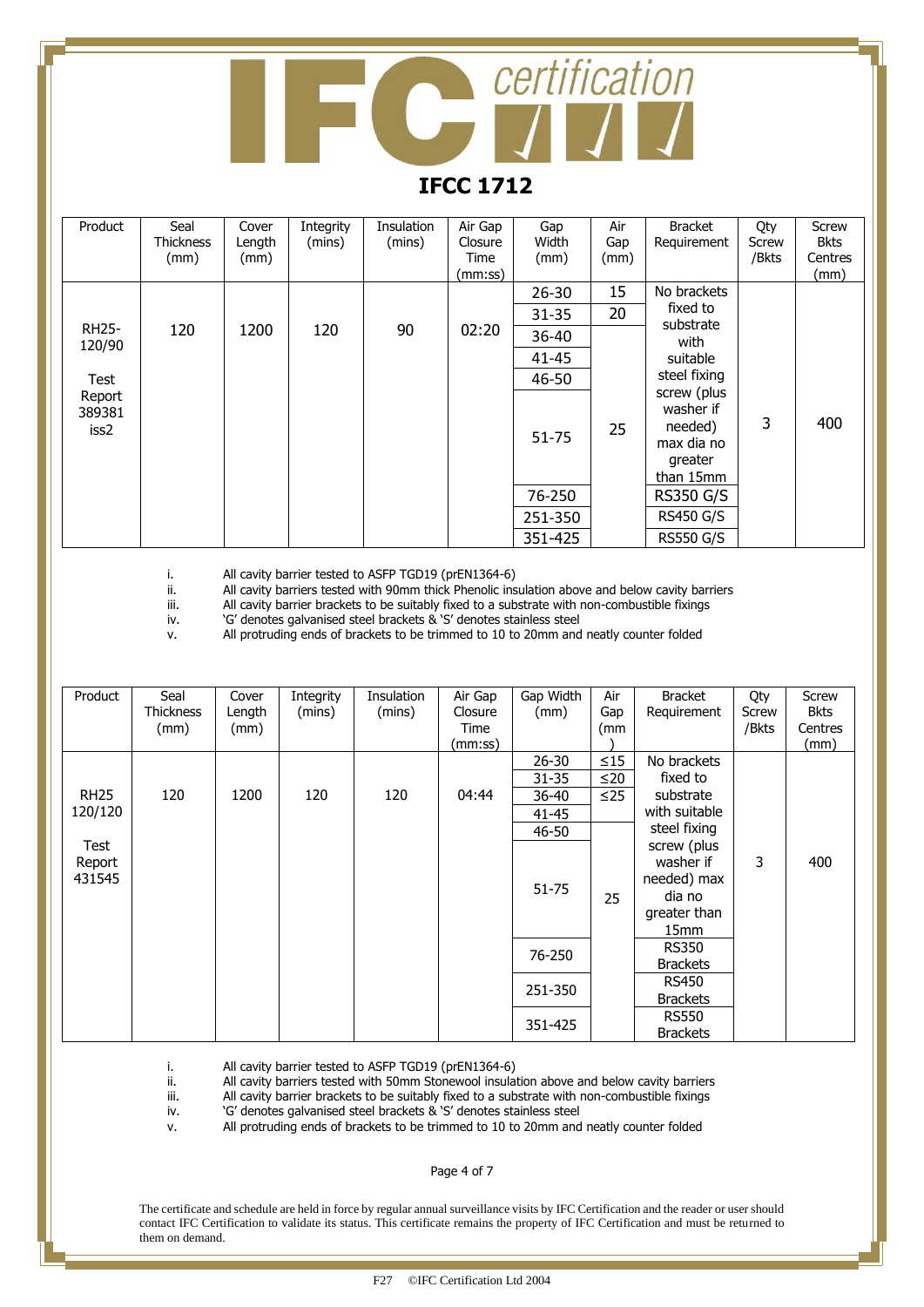# **Conduction**

#### **IFCC 1712**

| Product     | Seal             | Cover  | Integrity | Insulation | Air Gap | Gap Width | Air | <b>Bracket</b>   | Qty   | Screw       |
|-------------|------------------|--------|-----------|------------|---------|-----------|-----|------------------|-------|-------------|
|             | <b>Thickness</b> | Length | (mins)    | (mins)     | Closure | (mm)      | Gap | Requirement      | Screw | <b>Bkts</b> |
|             | (mm)             | (mm)   |           |            | Time    |           | (mm |                  | /Bkts | Centres     |
|             |                  |        |           |            | (mm:ss) |           |     |                  |       | (mm)        |
|             |                  |        |           |            |         | $51 - 55$ | 40  | No brackets      |       |             |
|             |                  |        |           |            |         | 56-60     | 45  | fixed to         |       |             |
| <b>RH50</b> | 90               | 1200   | 30        | 30         | 02:26   | 61-65     | 50  | substrate        |       |             |
| 30/30       |                  |        |           |            |         | 66-70     | 50  | with suitable    |       |             |
|             |                  |        |           |            |         | $71 - 75$ |     | steel fixing     |       |             |
| Test        |                  |        |           |            |         |           |     | screw (plus      |       |             |
| Report      |                  |        |           |            |         |           |     | washer if        | 3     | 400         |
| 382938      |                  |        |           |            |         | 76-100    |     | needed) max      |       |             |
|             |                  |        |           |            |         |           | 50  | dia no           |       |             |
|             |                  |        |           |            |         |           |     | greater than     |       |             |
|             |                  |        |           |            |         |           |     | 15 <sub>mm</sub> |       |             |
|             |                  |        |           |            |         | 101-250   |     | <b>RS350 G/S</b> |       |             |
|             |                  |        |           |            |         | 251-300   |     | <b>RS450 G/S</b> |       |             |

vi. All cavity barrier tested to ASFP TGD19 (prEN1364-6)<br>vii. All cavity barriers tested with 90mm thick Phenolic ins

vii. All cavity barriers tested with 90mm thick Phenolic insulation above and below cavity barriers<br>
viii. All cavity barrier brackets to be suitably fixed to a substrate with non-combustible fixings

viii. All cavity barrier brackets to be suitably fixed to a substrate with non-combustible fixings ix.  $\degree$  'G' denotes galvanised steel brackets & 'S' denotes stainless steel

'G' denotes galvanised steel brackets & 'S' denotes stainless steel

x. All protruding ends of brackets to be trimmed to 10 to 20mm and neatly counter folded

| Product     | Seal             | Cover  | Integrity | Insulation | Air Gap | Gap Width | Air | <b>Bracket</b>   | Qty   | Screw       |
|-------------|------------------|--------|-----------|------------|---------|-----------|-----|------------------|-------|-------------|
|             | <b>Thickness</b> | Length | (mins)    | (mins)     | Closure | (mm)      | Gap | Requirement      | Screw | <b>Bkts</b> |
|             | (mm)             | (mm)   |           |            | Time    |           | (mm |                  | /Bkts | Centres     |
|             |                  |        |           |            | (mm:ss) |           |     |                  |       | (mm)        |
|             |                  |        |           |            |         | 51-55     | 40  | No brackets      |       |             |
|             |                  |        |           |            |         | 56-60     | 45  | fixed to         |       |             |
| <b>RH50</b> | 90               | 1200   | 60        | 60         | 02:26   | 61-65     | 50  | substrate        |       |             |
| 60/60       |                  |        |           |            |         | 66-70     | 50  | with suitable    |       |             |
|             |                  |        |           |            |         | $71 - 75$ |     | steel fixing     |       |             |
| Test        |                  |        |           |            |         |           |     | screw (plus      |       |             |
| Report      |                  |        |           |            |         |           |     | washer if        | 3     | 400         |
| 382938      |                  |        |           |            |         |           |     | needed) max      |       |             |
|             |                  |        |           |            |         | 76-100    | 50  | dia no           |       |             |
|             |                  |        |           |            |         |           |     | greater than     |       |             |
|             |                  |        |           |            |         |           |     | 15 <sub>mm</sub> |       |             |
|             |                  |        |           |            |         | 101-250   |     | <b>RS350 G/S</b> |       |             |
|             |                  |        |           |            |         | 251-300   |     | <b>RS450 G/S</b> |       |             |

xi. All cavity barrier tested to ASFP TGD19 (prEN1364-6)

All cavity barriers tested with 90mm thick Phenolic insulation above and below cavity barriers

xiii. All cavity barrier brackets to be suitably fixed to a substrate with non-combustible fixings  $xiv.$  'G' denotes galvanised steel brackets & 'S' denotes stainless steel

'G' denotes galvanised steel brackets & 'S' denotes stainless steel

xv. All protruding ends of brackets to be trimmed to 10 to 20mm and neatly counter folded

#### Page 5 of 7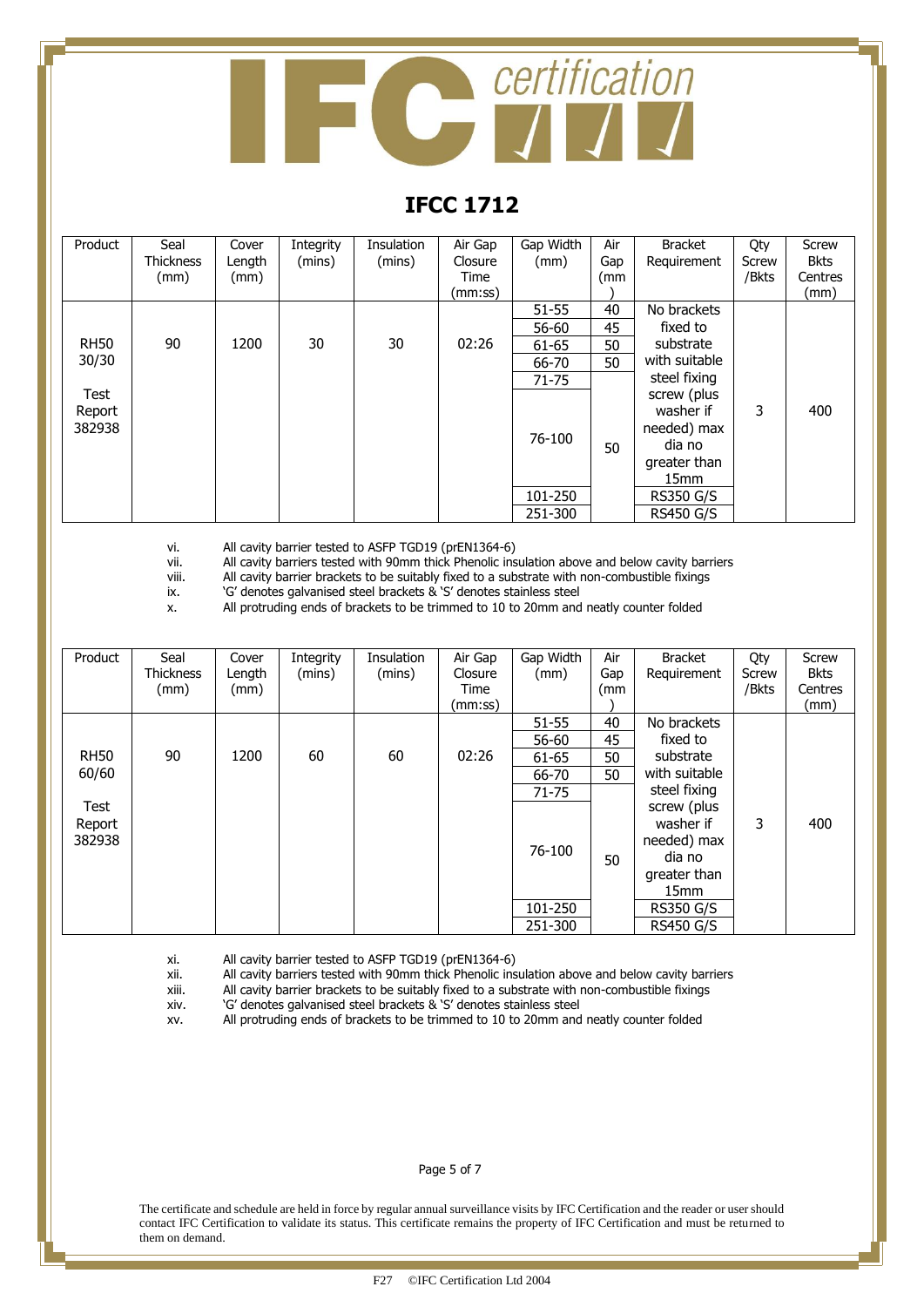# **Contification**

#### **IFCC 1712**

| Product     | Seal<br><b>Thickness</b> | Cover<br>Length | Integrity<br>(mins) | <b>Insulation</b><br>(mins) | Air Gap<br>Closure | Gap Width<br>(mm) | Air<br>Gap | <b>Bracket</b><br>Requirement | Qty<br>Screw | Screw<br><b>Bkts</b> |
|-------------|--------------------------|-----------------|---------------------|-----------------------------|--------------------|-------------------|------------|-------------------------------|--------------|----------------------|
|             | (mm)                     | (mm)            |                     |                             | Time               |                   | (mm        |                               | /Bkts        | Centres              |
|             |                          |                 |                     |                             | (mm:ss)            |                   |            |                               |              | (mm)                 |
|             |                          |                 |                     |                             |                    | $51 - 55$         | 40         | No brackets                   |              |                      |
|             |                          |                 |                     |                             |                    | 56-60             | 45         | fixed to                      |              |                      |
| <b>RH50</b> | 120                      | 1200            | 120                 | 120                         | 04:44              | 61-65             | 50         | substrate                     |              |                      |
| 120/120     |                          |                 |                     |                             |                    | 66-70             | 50         | with suitable                 |              |                      |
|             |                          |                 |                     |                             |                    | $71 - 75$         |            | steel fixing                  |              |                      |
| Test        |                          |                 |                     |                             |                    |                   |            | screw (plus                   |              |                      |
| Report      |                          |                 |                     |                             |                    |                   |            | washer if                     | 3            | 400                  |
| 431545      |                          |                 |                     |                             |                    | 76-100            |            | needed) max                   |              |                      |
|             |                          |                 |                     |                             |                    |                   | 50         | dia no                        |              |                      |
|             |                          |                 |                     |                             |                    |                   |            | greater than                  |              |                      |
|             |                          |                 |                     |                             |                    |                   |            | 15 <sub>mm</sub>              |              |                      |
|             |                          |                 |                     |                             |                    | 101-250           |            | <b>RS350 G/S</b>              |              |                      |
|             |                          |                 |                     |                             |                    | 251-350           |            | <b>RS450 G/S</b>              |              |                      |
|             |                          |                 |                     |                             |                    | 351-425           |            | <b>RS550 G/S</b>              |              |                      |

i. All cavity barrier tested to ASFP TGD19 (prEN1364-6)<br>ii. All cavity barriers tested with 50mm Stonewool insula

ii. All cavity barriers tested with 50mm Stonewool insulation above and below cavity barriers<br>iii. All cavity barrier brackets to be suitably fixed to a substrate with non-combustible fixings

iii. All cavity barrier brackets to be suitably fixed to a substrate with non-combustible fixings iv.  $^{\circ}$  'G' denotes galvanised steel brackets & 'S' denotes stainless steel

'G' denotes galvanised steel brackets & 'S' denotes stainless steel

v. All protruding ends of brackets to be trimmed to 10 to 20mm and neatly counter folded

| Product                                                                            | Seal<br><b>Thickness</b><br>(mm) | Cover<br>Length<br>(mm) | Integrity<br>(mins) | Insulation<br>(mins) | Air Gap<br>Closure<br>Time<br>(mm:ss) | Gap<br>Width<br>(mm) | Air<br>Gap<br>(mm) | <b>Bracket</b><br>Requirement                                                                                                                | Qty<br>Screw<br>/Bkts | Screw<br><b>Bkts</b><br>Centres<br>(mm) |
|------------------------------------------------------------------------------------|----------------------------------|-------------------------|---------------------|----------------------|---------------------------------------|----------------------|--------------------|----------------------------------------------------------------------------------------------------------------------------------------------|-----------------------|-----------------------------------------|
| <b>RH25-</b><br>120/90<br>1.5 <sub>mm</sub><br>Strip<br>Test<br>Report<br>328279/A | n/a                              | 1200                    | 120                 | 90                   | 02:00                                 | $0 - 25$             | 25                 | No brackets<br>fixed to<br>substrate with<br>suitable steel<br>fixing screw<br>(plus washer if<br>needed) max<br>dia no greater<br>than 15mm | 3                     | 400                                     |

| Product                                                           | Seal<br><b>Thickness</b><br>(mm) | Cover<br>Length<br>(mm) | Integrity<br>(mins) | Insulation<br>(mins) | Air Gap<br>Closure<br>Time<br>(mm:ss) | Gap<br>Width<br>(mm) | Air<br>Gap<br>(mm) | <b>Bracket</b><br>Requirement                                                                                                                | Qty<br>Screw<br>/Bkts | Screw<br><b>Bkts</b><br>Centres<br>(mm) |
|-------------------------------------------------------------------|----------------------------------|-------------------------|---------------------|----------------------|---------------------------------------|----------------------|--------------------|----------------------------------------------------------------------------------------------------------------------------------------------|-----------------------|-----------------------------------------|
| <b>RH50-</b><br>60/60<br>3mm<br>Strip<br>Test<br>Report<br>504714 | n/a                              | 1200                    | 60                  | 60                   | 04:40                                 | $0 - 50$             | 50                 | No brackets<br>fixed to<br>substrate with<br>suitable steel<br>fixing screw<br>(plus washer if<br>needed) max<br>dia no greater<br>than 15mm | 3                     | 400                                     |

i. All cavity barrier tested to ASFP TGD19 (prEN1364-6)

ii. All cavity barrier brackets to be suitably fixed to a substrate with non-combustible fixings

Page 6 of 7